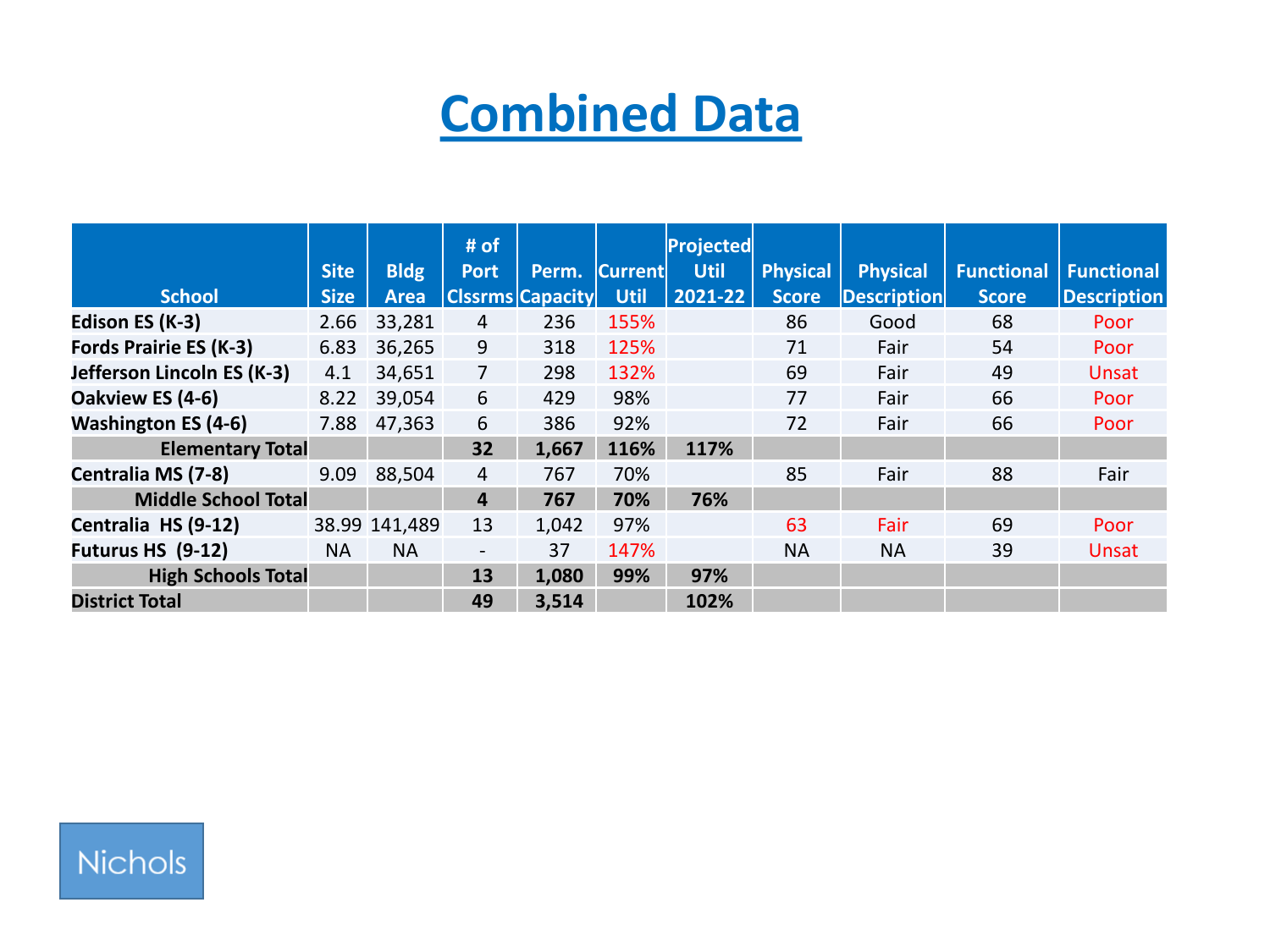# **Question?**

• What are the common grade configurations at schools in Washington districts similar in size to Centralia?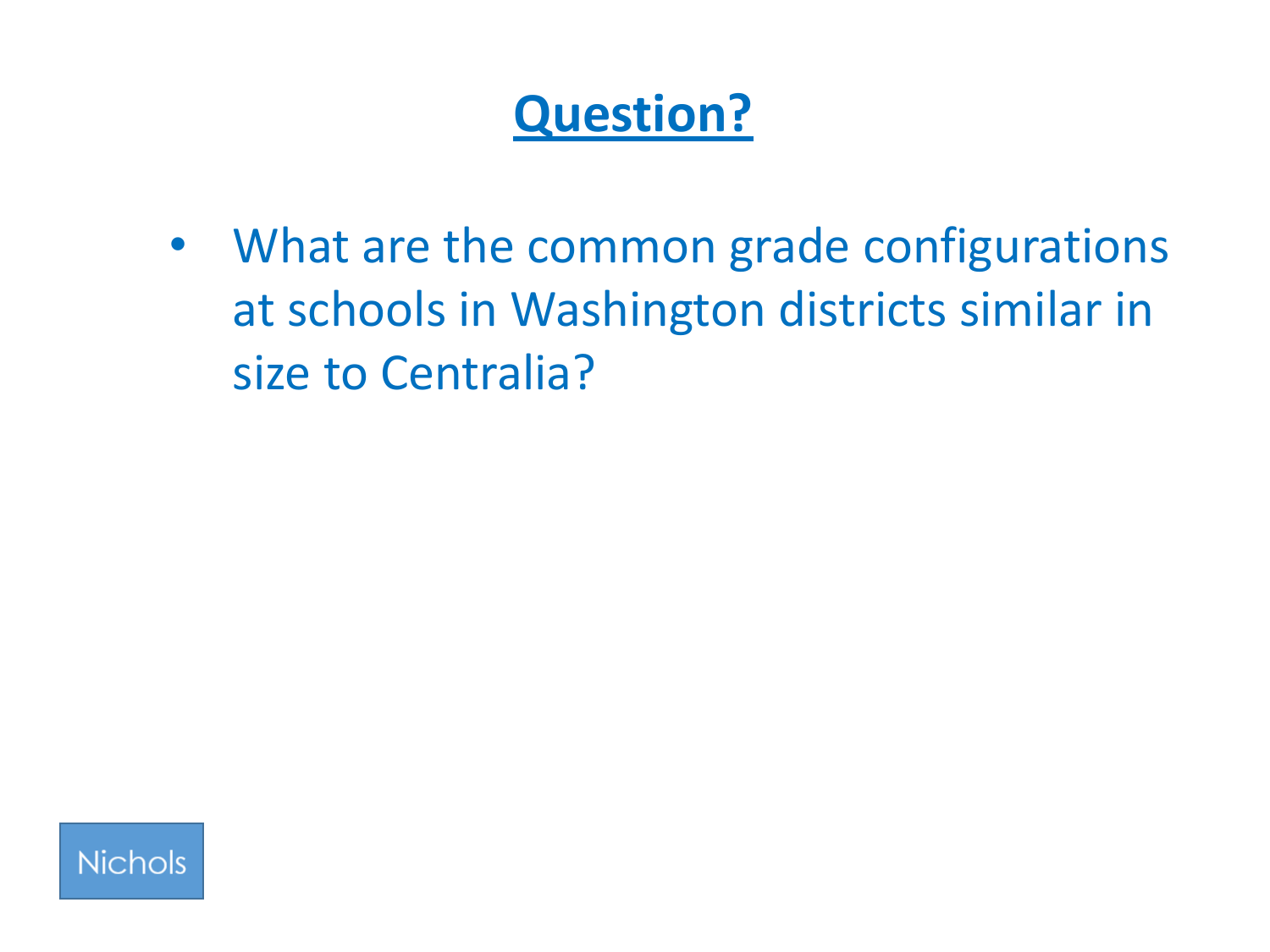# **Answer!**

- 335 "regular" schools in districts with student enrollment between 2,000- 6,000
- 33 different grade configurations
- K-5, 6-8, 9-12 by far the most common

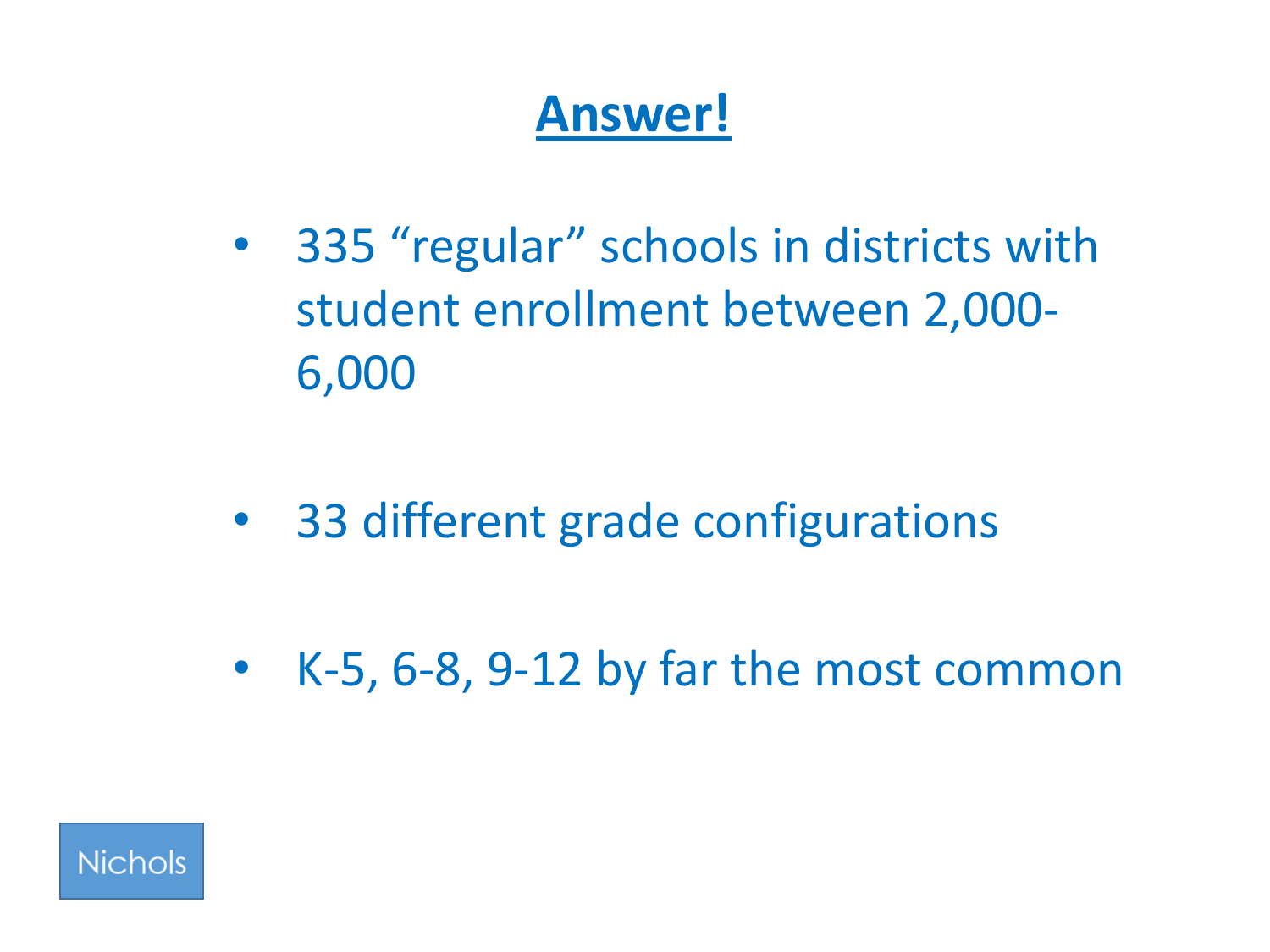## **Grade Span Breakdown - 335 Schools**

| Grade<br>Span | # of<br><b>Schools</b> | Average<br><b>Size</b> |
|---------------|------------------------|------------------------|
| PК            | 8                      | 32                     |
| PK-K          | $\mathbf{1}$           | 125                    |
| $PK-1$        | $\overline{2}$         | 516                    |
| <b>PK-2</b>   | 4                      | 480                    |
| $PK-3$        | $\overline{2}$         | 362                    |
| $PK-4$        | 4                      | 455                    |
| <b>PK-5</b>   | 25                     | 468                    |
| <b>PK-6</b>   | 12                     | 431                    |
| $K-2$         | $\overline{2}$         | 465                    |
| $K-3$         | 8                      | 375                    |
| $K-4$         | 17                     | 371                    |
| $K-5$         | 83                     | 430                    |
| $K-6$         | 31                     | 376                    |
| $K-7$         | $\mathbf{1}$           | 808                    |
| $K-8$         | 8                      | 418                    |
| $1 - 8$       | $\overline{1}$         | 126                    |
| $2 - 3$       | $\mathbf{1}$           | 370                    |

| Grade<br>Span | # of<br><b>Schools</b> | Average<br><b>Size</b> |
|---------------|------------------------|------------------------|
| $2 - 5$       | 2                      | 553                    |
| $3 - 5$       | 5                      | 437                    |
| $4-5$         | $\overline{2}$         | 423                    |
| $4-6$         | 3                      | 400                    |
| $5-6$         | 3                      | 570                    |
| $5 - 7$       | 3                      | 625                    |
| $6 - 7$       | $\overline{2}$         | 532                    |
| $6 - 8$       | 44                     | 595                    |
| $6 - 12$      | $\mathbf{1}$           | 366                    |
| $7 - 8$       | 13                     | 477                    |
| $7 - 9$       | $\overline{2}$         | 625                    |
| $7 - 12$      | $\mathbf{1}$           | 463                    |
| $8 - 9$       | 4                      | 786                    |
| 9             | $\mathbf{1}$           | 388                    |
| $9 - 12$      | 53                     | 928                    |
| $10 - 12$     | 6                      | 1169                   |

#### **Nichols**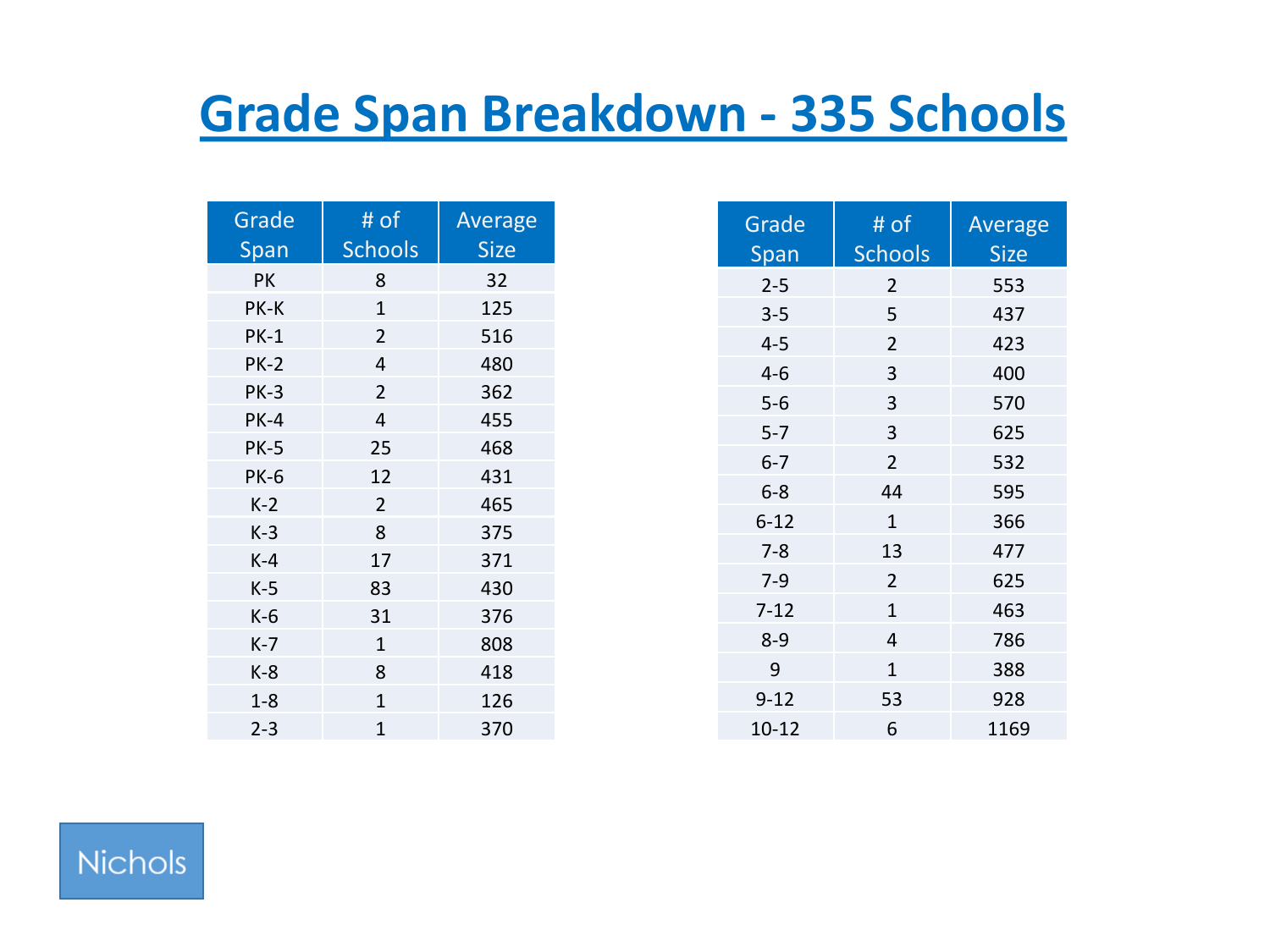### **Grade Span Breakdown - 335 Schools**



**Grade Span**

#### **Nichols**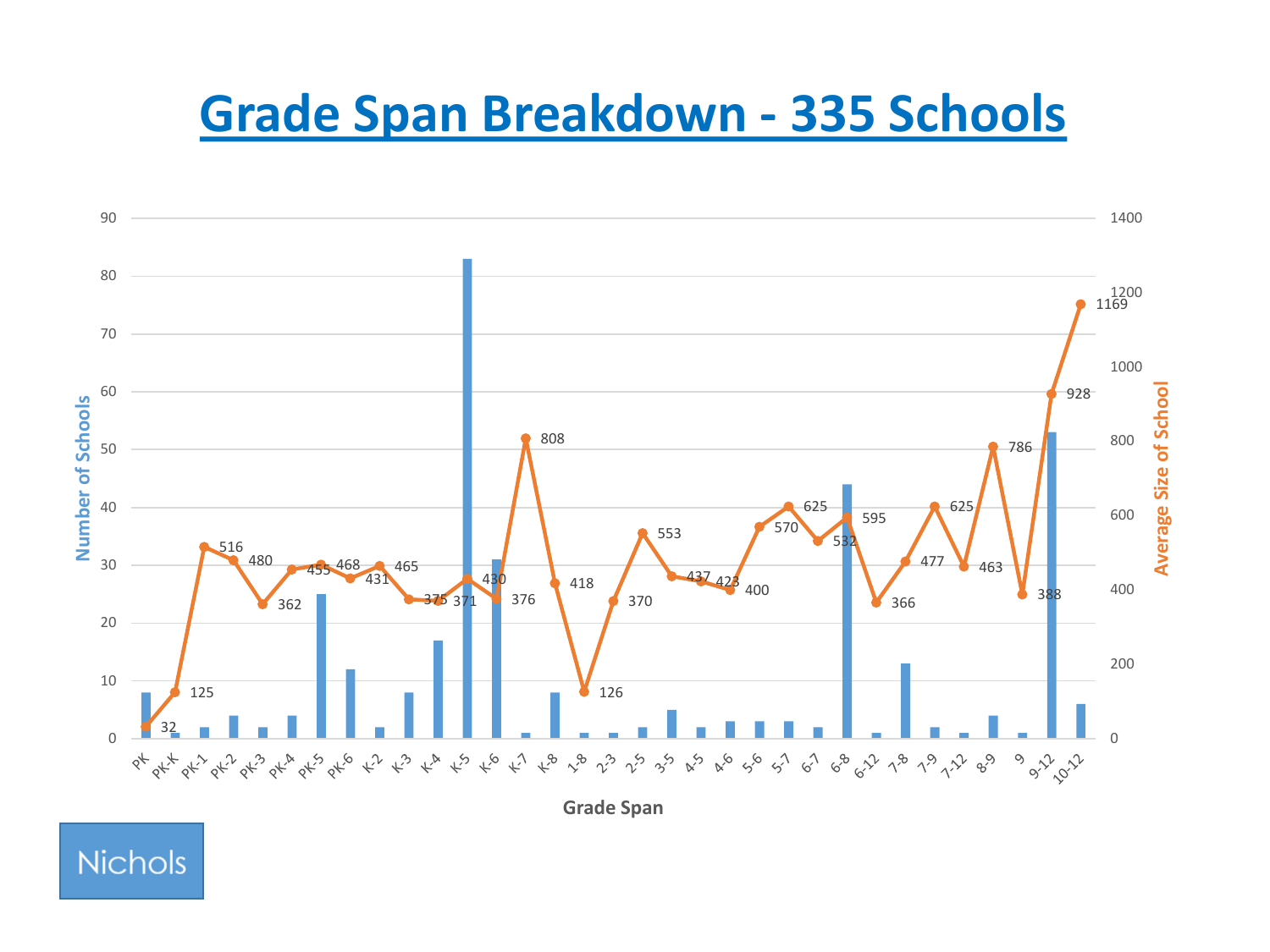### **School Construction Assistance Program**

- K-8 estimated eligibility: 240,222 sf
- 9-12 estimated eligibility: 129,122 sf
- Funding assistance %: 66.59%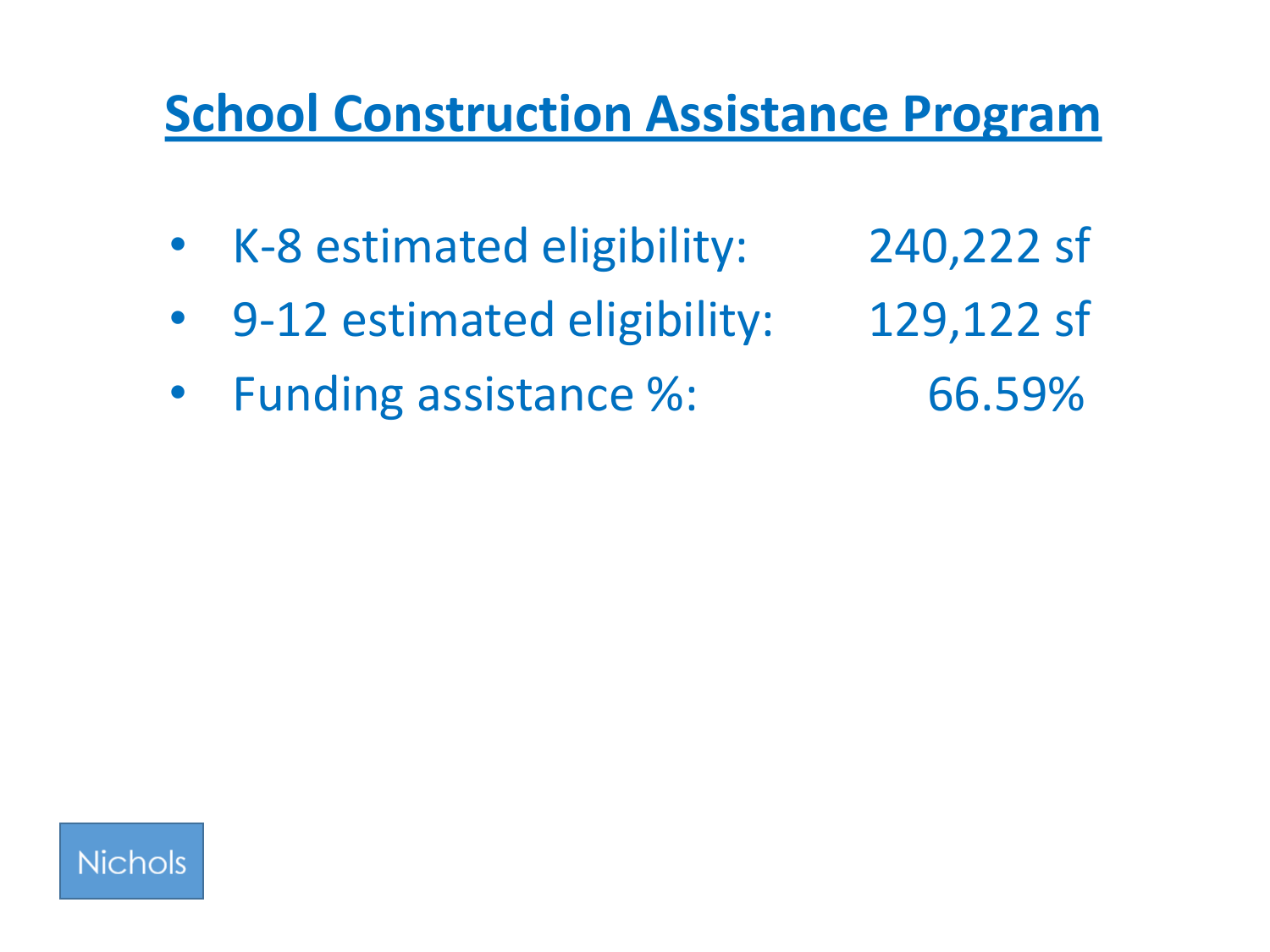## **Example #1 SCAP Project**

- "Fully Modernize" a 34,000 sf school
- Project cost:  $34,000$  sf x  $$350/sf =$  \$11,900,000
- Estimated SCAP: 34,000 x  $\frac{217}{s}$  x 66.59% = \$4,913,000
- Local share:  $$6,987,000$

**Nichols**